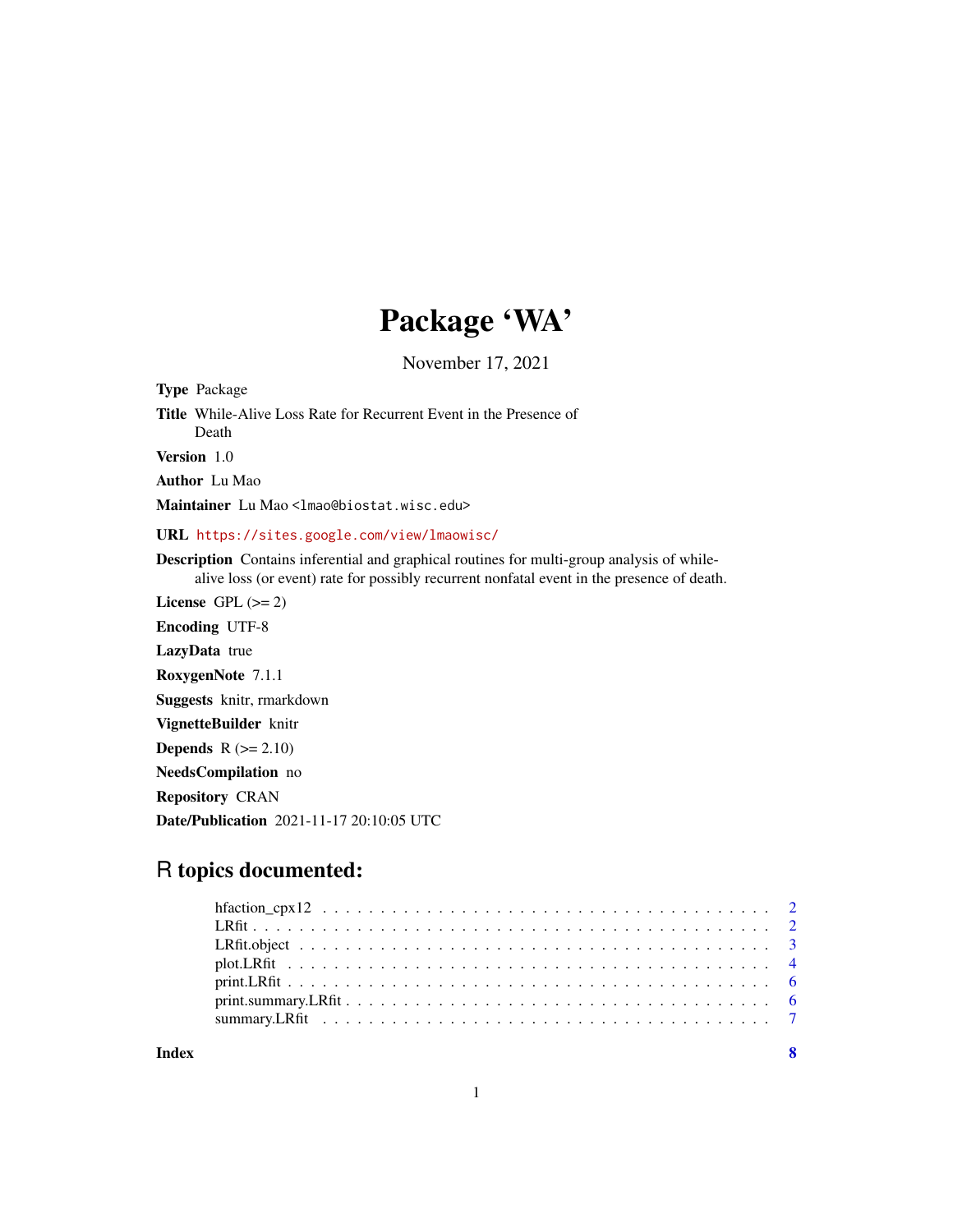<span id="page-1-0"></span>

#### **Description**

The Heart Failure: A Controlled Trial Investigating Outcomes of Exercise Training (HF-ACTION) study was conducted between 2003–2007 to investigate whether adding exercise training to the usual care of heart failure patients improves their cardiovascular outcomes (O'Conner et al., 2009). This dataset is for a high-risk subgroup consisting of 741 nonischemic patients with baseline cardiopulmonary test duration less than or equal to 12 minutes and analyze recurrent hospitalizations as well as overall survival.

#### Usage

hfaction\_cpx12

#### Format

A data frame with 2,132 rows and 4 variables:

id Unique patient ID.

time Event time (years).

status Event type;  $1 =$  hospitalization,  $2 =$  death,  $0 =$  censoring.

trt  $1 =$  exercise training,  $0 =$  usual care.

#### References

O'CONNOR, C. M., WHELLAN, D. J., LEE, K. L., KETEYIAN, S. J., COOPER, L. S., ELLIS, S. J., LEIFER, E. S., KRAUS, W. E., KITZMAN, D. W., BLUMENTHAL, J. A. et al. (2009). Efficacy and safety of exercise training in patients with chronic heart failure: Hf-action randomized controlled trial. J. Am. Med. Assoc. 301, 1439–1450.

<span id="page-1-1"></span>LRfit *Estimate the while-alive loss (event) rate*

#### Description

Estimate and make inference on the while-alive loss (or event) rate across  $J$  groups under a userspecified loss function

#### Usage

```
LRfit(id, time, status, trt, Dweight = 0, wH = NULL, wD = NULL)
```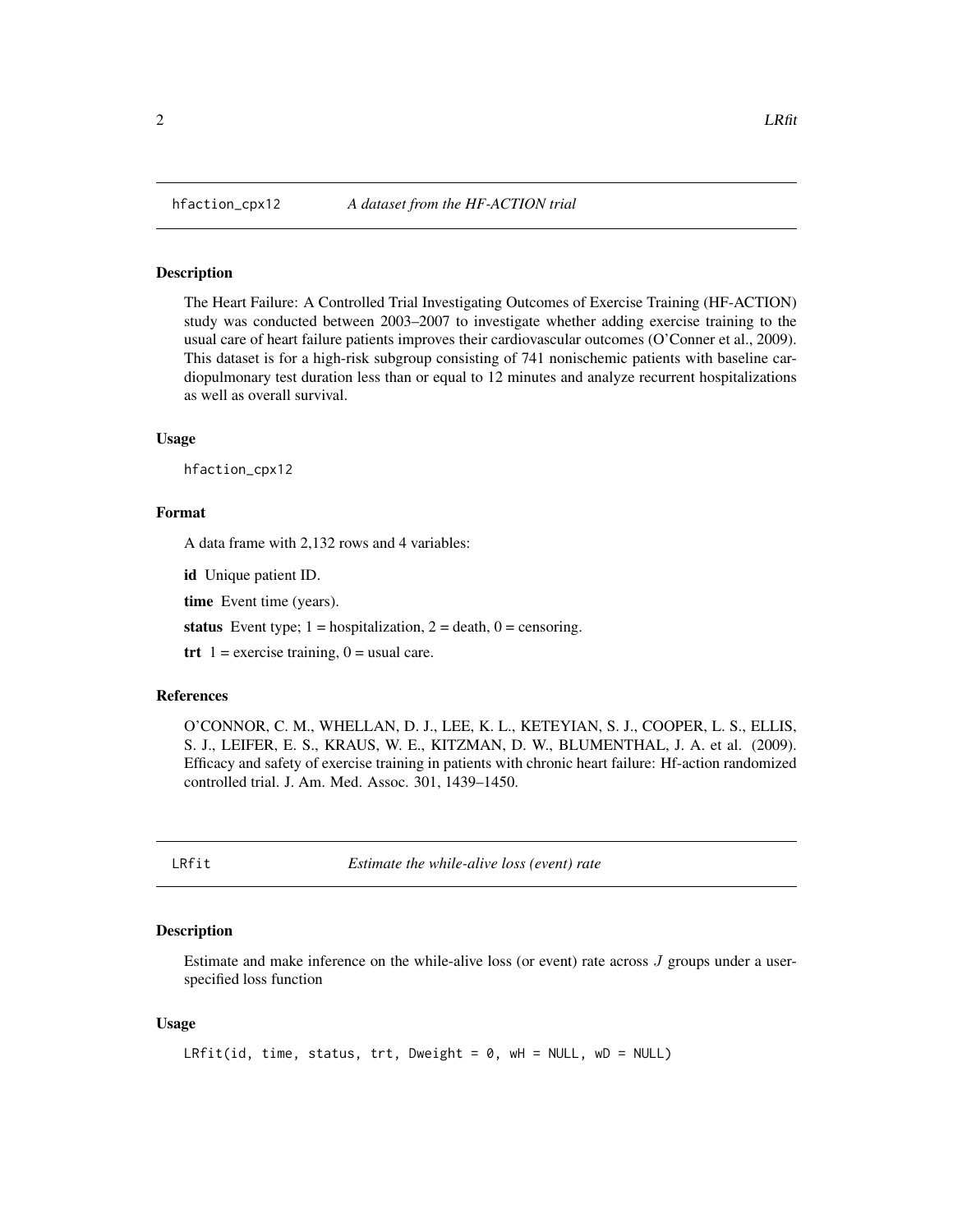#### <span id="page-2-0"></span>LRfit.object 3

#### Arguments

| id      | A vector of id variable.                                                                                                                   |
|---------|--------------------------------------------------------------------------------------------------------------------------------------------|
| time    | A vector of follow-up times.                                                                                                               |
| status  | A vector of event type variable; $1 =$ recurrent event, $2 =$ death, and $0 =$ censoring.                                                  |
| trt     | A vector of categorical (binary or multiclass) variable for treatment group.                                                               |
| Dweight | A non-negative weight for death relative to the recurrent event; Default is 0.                                                             |
| wH      | A function of t and m to weight recurrent event; t: time; m: existing number of<br>recurrent event; Default is the constant function of 1. |
| wD      | A function of $t$ and $m$ to weight death; $t$ : time; $m$ : existing number of recurrent<br>event; Default is the constant function of 0. |

#### Value

An object of class LRfit. See [LRfit.object](#page-2-1) for details.

#### See Also

[LRfit.object](#page-2-1), [summary.LRfit](#page-6-1), [plot.LRfit](#page-3-1).

#### Examples

```
# load the HF-ACTION trial data
head(hfaction_cpx12)
# fit the data
dat<-hfaction_cpx12
obj<-LRfit(dat$id,dat$time,dat$status,dat$trt)
# print the event numbers by group
obj
# summarize the inference results for tau=3.5 years
# with joint test with RMST
summary(obj,tau=3.5,joint.test=TRUE)
# plot the estimated survival-completed cumulative loss
# by group, with 95% confidence intervals
plot(obj,conf=TRUE,xlab="Time (years)",xlim=c(0, 3.5),ylim=c(0,3),
    ylab="Survival-completed cumulative frequency")
```
<span id="page-2-1"></span>LRfit.object *Estimated while-alive loss rates*

#### Description

This class of objects is returned by the LRfit functions. Objects of this class have methods for the functions print, summary, and plot.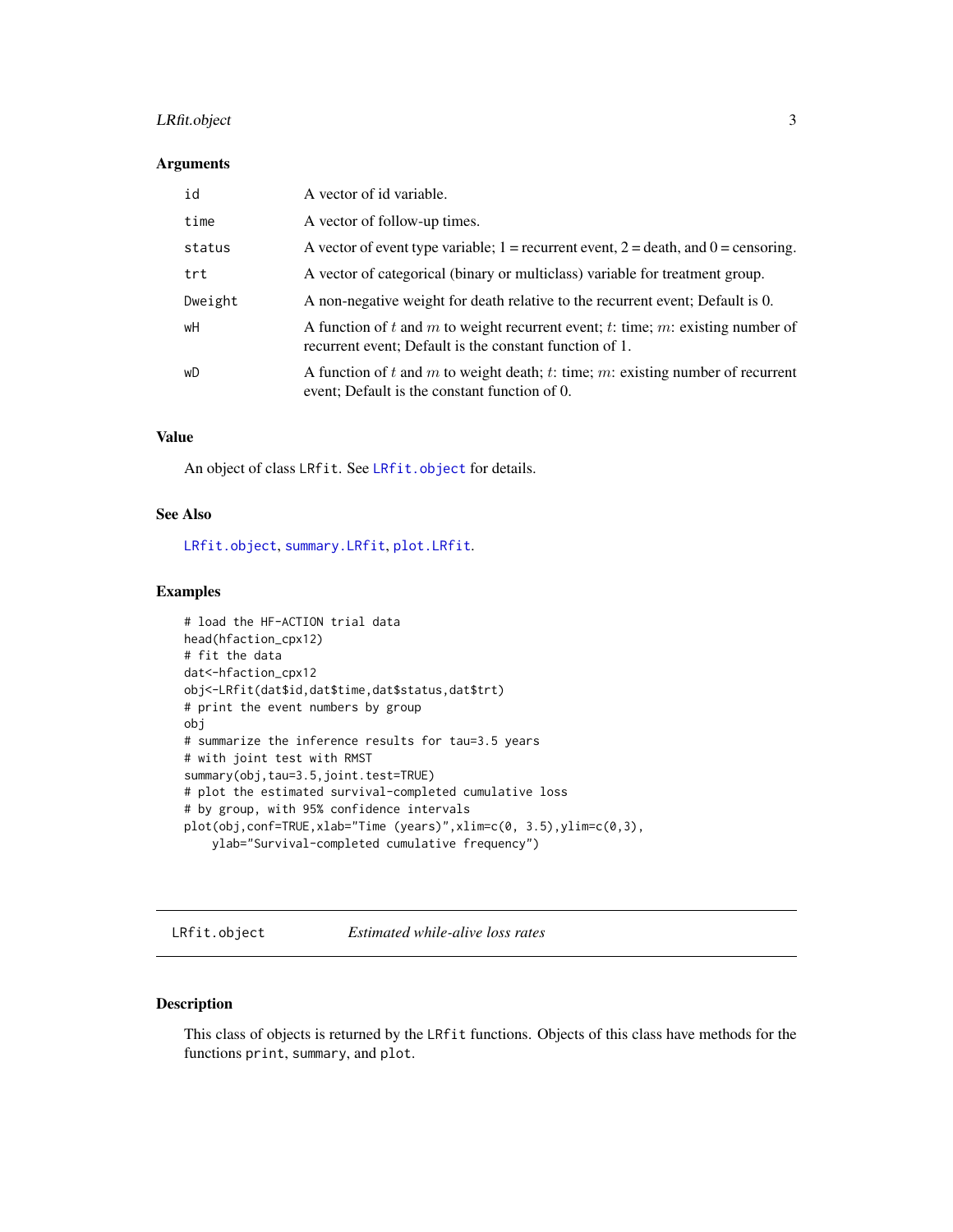#### <span id="page-3-0"></span>Value

All numerical results of an object obj are contained in obj\$content, which is organized in a two-dimensional array with each column containing the results for one group. Below are the row variables.

| t        | A vector of follow-up times $\tau$ .                                                             |
|----------|--------------------------------------------------------------------------------------------------|
| llr      | A vector of log-loss rate estimates at t.                                                        |
| se_llr   | A vector of standard error estimates for the log-loss rates in 11r.                              |
| lmuR     | A vector of log-raw cumulative loss estimates at t.                                              |
| se_lmuR  | A vector of standard error estimates for the log-raw cumulative losses in $\text{Im}u\text{R}$ . |
| lmuD     | A vector of log-RMST estimates at t.                                                             |
| se_lmuD  | A vector of standard error estimates for the log-RMST in 1 mub.                                  |
| St       | A vector of overall survival probabilities at t.                                                 |
| $\cdots$ |                                                                                                  |

#### See Also

[LRfit](#page-1-1), [summary.LRfit](#page-6-1), [plot.LRfit](#page-3-1).

<span id="page-3-1"></span>

plot.LRfit *Plot the estimated survival-completed cumulative loss curve*

#### Description

Plot the estimated survival-completed cumulative loss (while-alive loss rate times the length of follow-up) as a function of the time horizon.

#### Usage

```
## S3 method for class 'LRfit'
plot(
  x,
  group = NULL,
  conf = FALSE,
 main = NULL,xlim = NULL,ylim = NULL,
  xlab = "Follow-up time",
 ylab = "Survival-completed cumulative loss",
  group.col = NULL,conf.lty = 3,
  1wd = 2,
  legend = TRUE,
  ...
)
```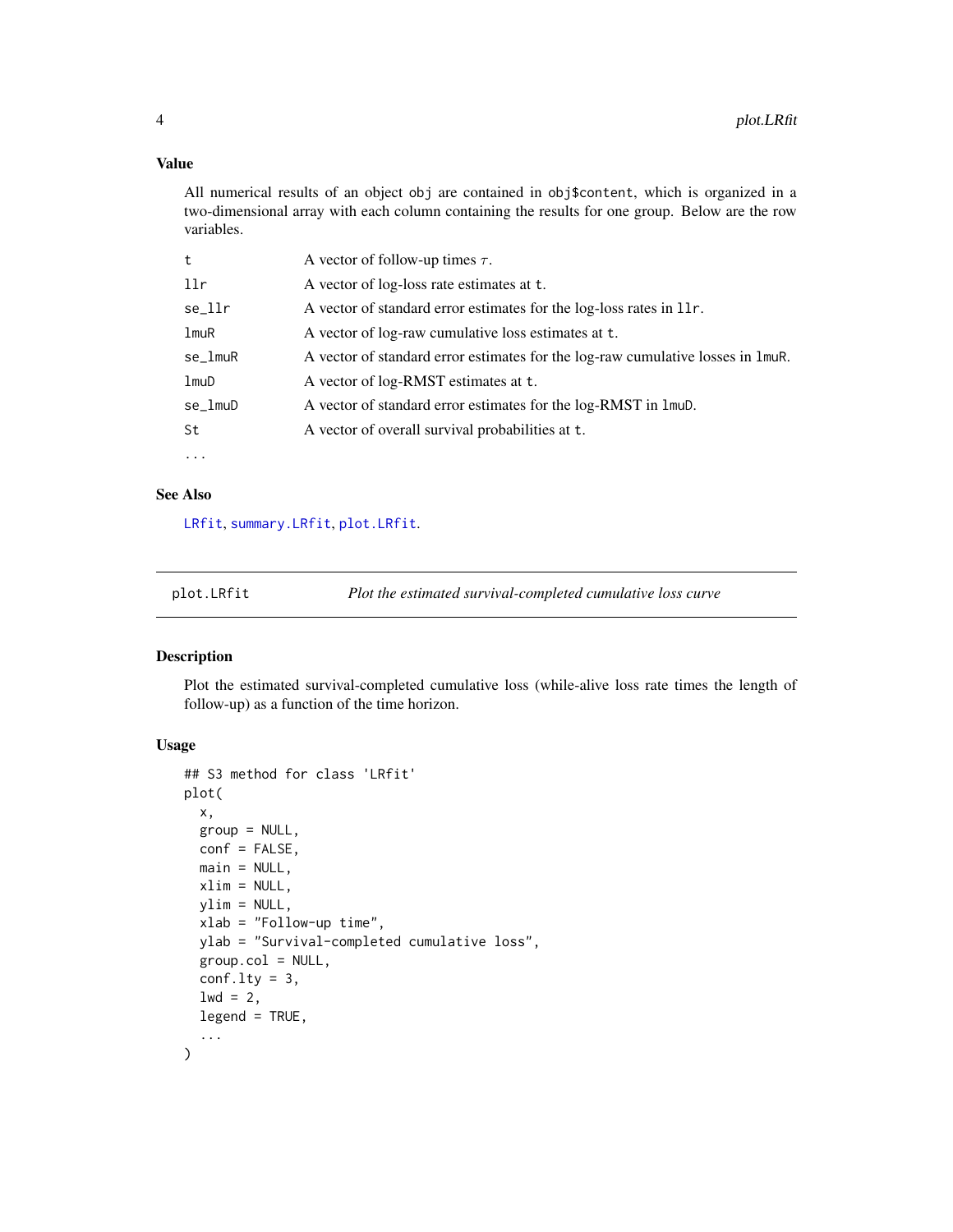#### plot. LRfit 5

#### Arguments

| X         | An object returned by LRfit.                                                                                  |
|-----------|---------------------------------------------------------------------------------------------------------------|
| group     | Specifies the group to be plotted.                                                                            |
| conf      | If TRUE, 95% confidence limits for the target curve are overlaid.                                             |
| main      | A main title for the plot.                                                                                    |
| xlim      | The x limits of the plot.                                                                                     |
| ylim      | The y limits of the plot.                                                                                     |
| xlab      | A label for the x axis, defaults to a description of x.                                                       |
| ylab      | A label for the y axis, defaults to a description of y.                                                       |
| group.col | A vector of colors for the group-specific curves; must be commensurate with the<br>number of groups.          |
| conf.lty  | Line type for the confidence limits if conf=TRUE.                                                             |
| lwd       | Line width.                                                                                                   |
| legend    | If TRUE, a crude legend for the group-specific curves will appear on the bottom<br>right corner of the graph. |
| $\cdots$  | Other arguments that can be passed to the underlying plot method.                                             |
|           |                                                                                                               |

#### Value

No return value, called for side effects.

#### See Also

[LRfit](#page-1-1), [summary.LRfit](#page-6-1).

#### Examples

```
# load the HF-ACTION trial data
head(hfaction_cpx12)
# fit the data
dat<-hfaction_cpx12
obj<-LRfit(dat$id,dat$time,dat$status,dat$trt)
# print the event numbers by group
obj
# summarize the inference results for tau=3.5 years
# with joint test with RMST
summary(obj,tau=3.5,joint.test=TRUE)
# plot the estimated survival-completed cumulative loss
# by group, with 95% confidence intervals
plot(obj,conf=TRUE,xlab="Time (years)",xlim=c(0, 3.5),ylim=c(0,3),
   ylab="Survival-completed cumulative frequency")
```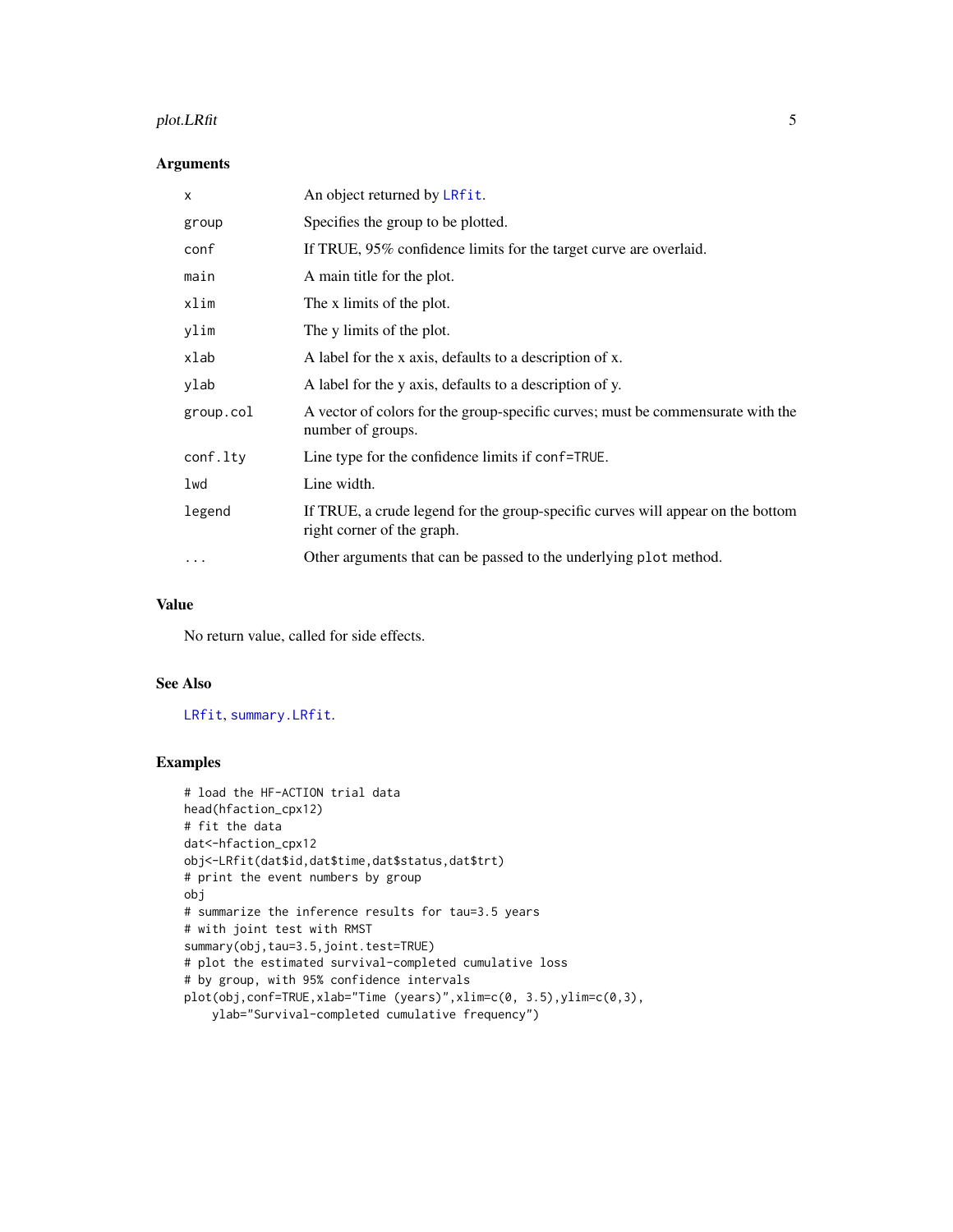<span id="page-5-0"></span>

#### Description

Print the results for the restricted mean times in favor of treatment.

#### Usage

```
## S3 method for class 'LRfit'
print(x, \ldots)
```
#### Arguments

| X        | An object returned by LRfit.                      |
|----------|---------------------------------------------------|
| $\cdots$ | Further arguments passed to or from other methods |

#### Value

No return value, called for side effects.

print.summary.LRfit *Print method for summary.LRfit objects*

#### Description

Produces a printed summary of the results for the while-alive loss rate

#### Usage

```
## S3 method for class 'summary.LRfit'
print(x, \ldots)
```
#### Arguments

|                      | An object returned by summary. LRfit.             |
|----------------------|---------------------------------------------------|
| $\ddot{\phantom{0}}$ | Further arguments passed to or from other methods |

#### Value

No return value, called for side effects.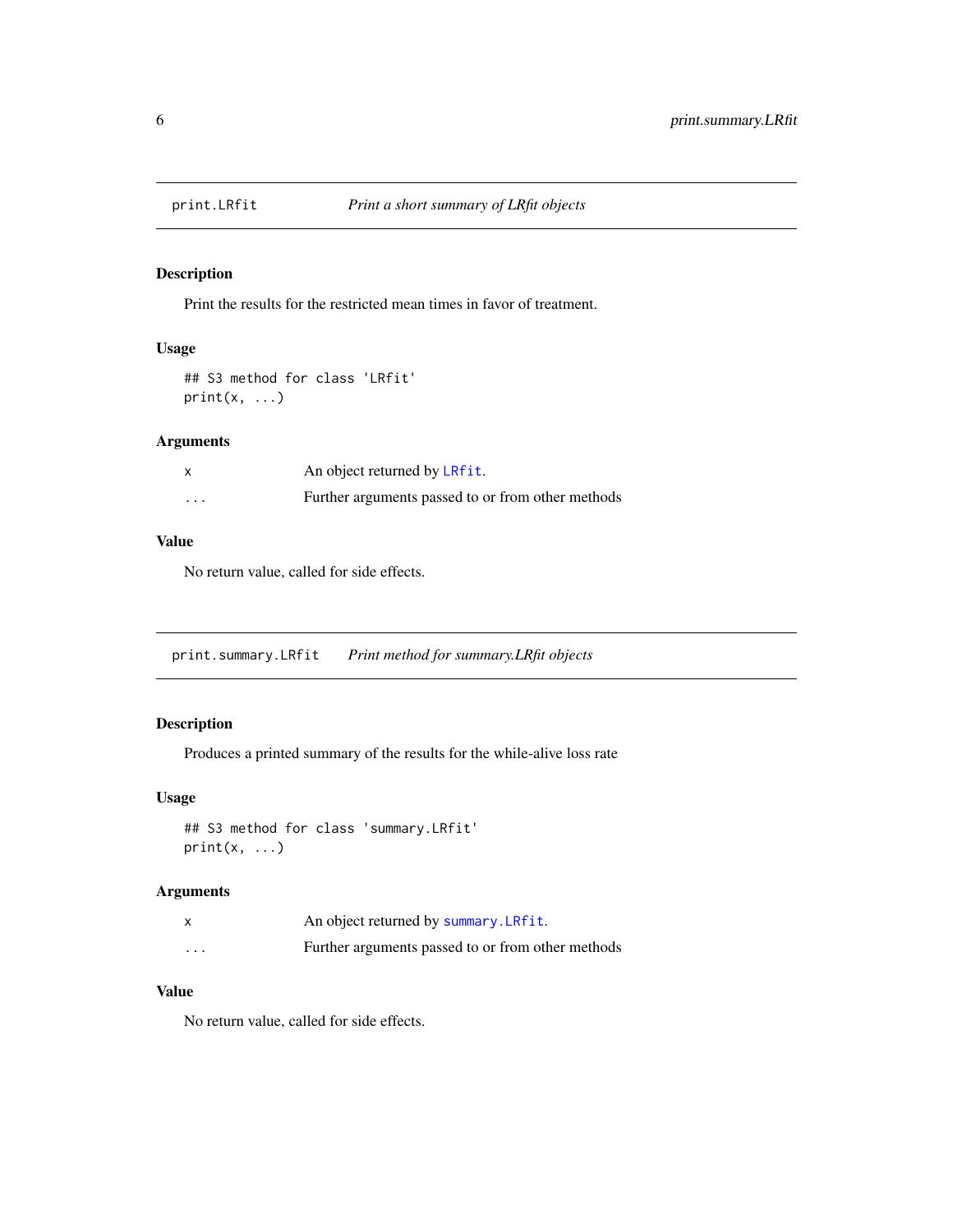<span id="page-6-1"></span><span id="page-6-0"></span>summary.LRfit *Summary of the analysis results*

#### Description

Summarize the inferential results for group-specific while-alive loss rates and the loss rate ratios at a user-specified length of follow-up.

#### Usage

```
## S3 method for class 'LRfit'
summary(object, tau = NULL, ref = NULL, joint.test = FALSE, ...)
```
#### Arguments

| object     | An object returned by LRfit.                                                                                        |
|------------|---------------------------------------------------------------------------------------------------------------------|
| tau        | A positive real number for the follow-up time; Default is the maximum event<br>time in the data.                    |
| ref        | The label of the group to be set as the reference; Default is the first level by<br>numerical or alphabetical order |
| joint.test | If TRUE, joint analysis with the restricted mean survival time (RMST) will be<br>performed; Default is FALSE.       |
| $\cdot$    | Additional arguments affecting the summary produced.                                                                |

#### Value

An object of class summary.LRfit with components

| LRtab   | A $(J \times 4)$ -dimensional matrix containing the inference results for the log-loss<br>rate; Columns include Estimate, Std. Err, Z value, and Pr(> z ).                                             |
|---------|--------------------------------------------------------------------------------------------------------------------------------------------------------------------------------------------------------|
| Rtab    | A $(J \times 4)$ -dimensional matrix containing the inference results for the log-raw<br>cumulative loss if joint.test=TRUE; Columns include Estimate, Std.Err, Z<br>value, and $Pr(>\vert z \vert)$ . |
| Dtab    | $A (J \times 4)$ -dimensional matrix containing the inference results for the log-RMST<br>if joint.test=TRUE; Columns include Estimate, Std.Err, Z value, and Pr(> z ).                                |
| LRpval  | p-value for the $(J - 1)$ -df chi-square test of group difference in the loss rate.                                                                                                                    |
| LRDpval | <i>p</i> -value for the $2(J - 1)$ -df joint chi-square test of group difference in the loss<br>rate and RMST.                                                                                         |

...

#### See Also

[LRfit](#page-1-1), [plot.LRfit](#page-3-1).

#### Examples

#See examples for LRfit().